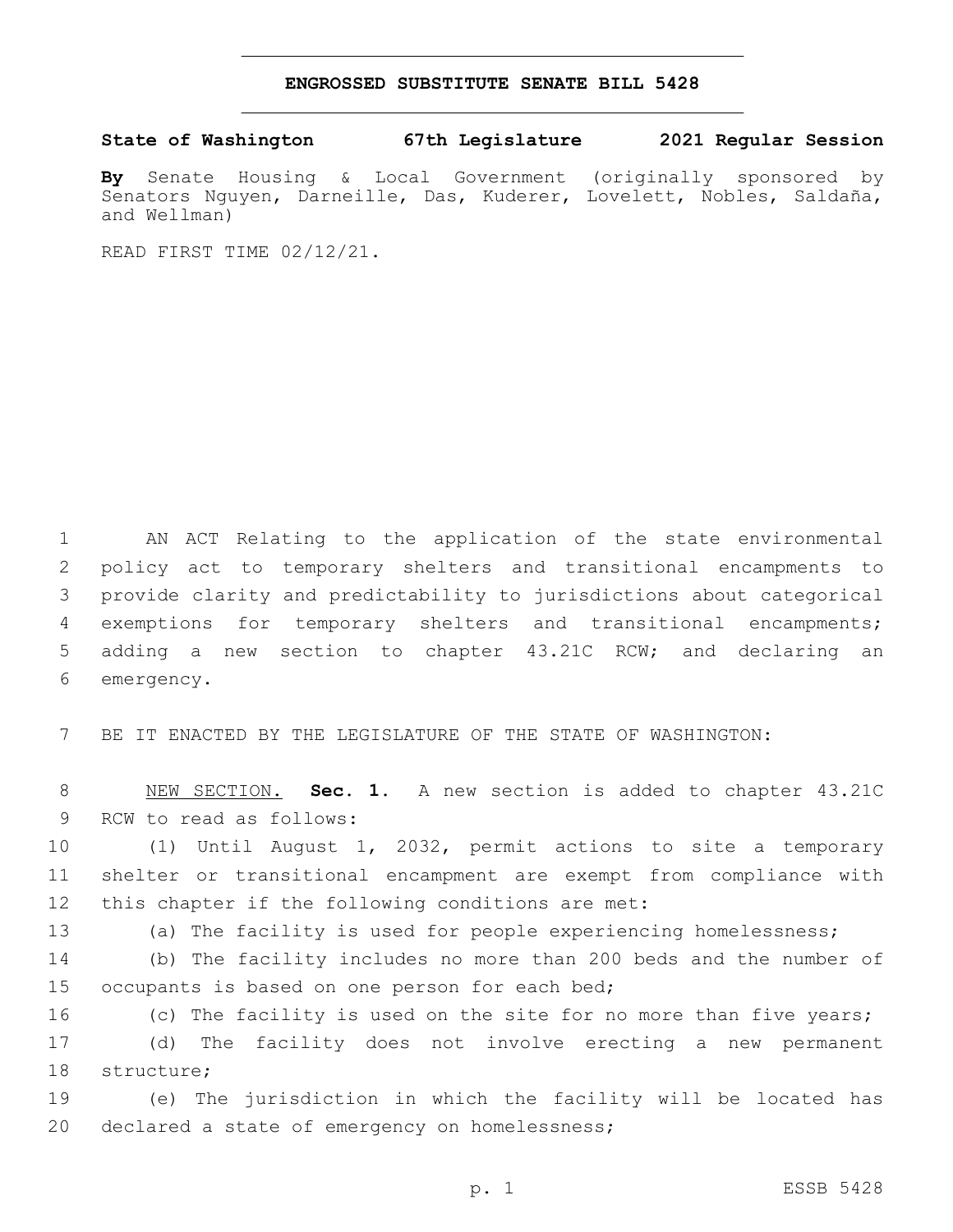(f) For any facility proposed to be located within .25 miles of another town, city, or county, the facility operator or permit applicant must provide written notice of the facility's size, location, and services via email or first-class mail to that jurisdiction's mayor or executive at least 14 calendar days before any permit application for the facility is submitted;

 (g) The facility operator must establish a community advisory committee that provides input on facility operations. As requested by any town, city, or county within .25 miles of the facility, the committee must include one representative as identified by that jurisdiction. A representative of the facility operator must attend all advisory committee meetings and provide to the committee quarterly reports that address facility operations. The community advisory committee must create a process to accept and address 15 complaints from the community;

 (h) The allowance of drugs or alcohol by facility occupants must be determined by the jurisdiction based on analysis of the needs and 18 population served by the specific facility;

 (i) The facility complies with any drainage, erosion control, and other water quality regulations of the jurisdiction and is consistent with any applicable national pollutant discharge elimination system permit or permit issued under chapter 90.48 RCW to the jurisdiction;

 (j) The facility host or operator has developed a disengagement 24 plan for cleanup for the facility;

 (k) The facility host or operator has developed a medical waste 26 disposal plan for the facility;

 (l) The facility host or operator has developed a solid waste 28 management program for the facility; and

 (m) The local jurisdiction must require and make available employment, mental health, and drug counseling services at the 31 facility.

 (2) The definitions in this subsection apply throughout this section unless the context clearly requires otherwise.

 (a) "Temporary shelter" means a use sited in a new or existing structure or modular structure that provides temporary quarters for sleeping and shelter. The use may have common food preparation, shower, or other commonly used facilities that support temporary 38 shelters.

 (b) "Transitional encampment" means a use having tents, modular structures, or a similar shelter, including vehicles used for